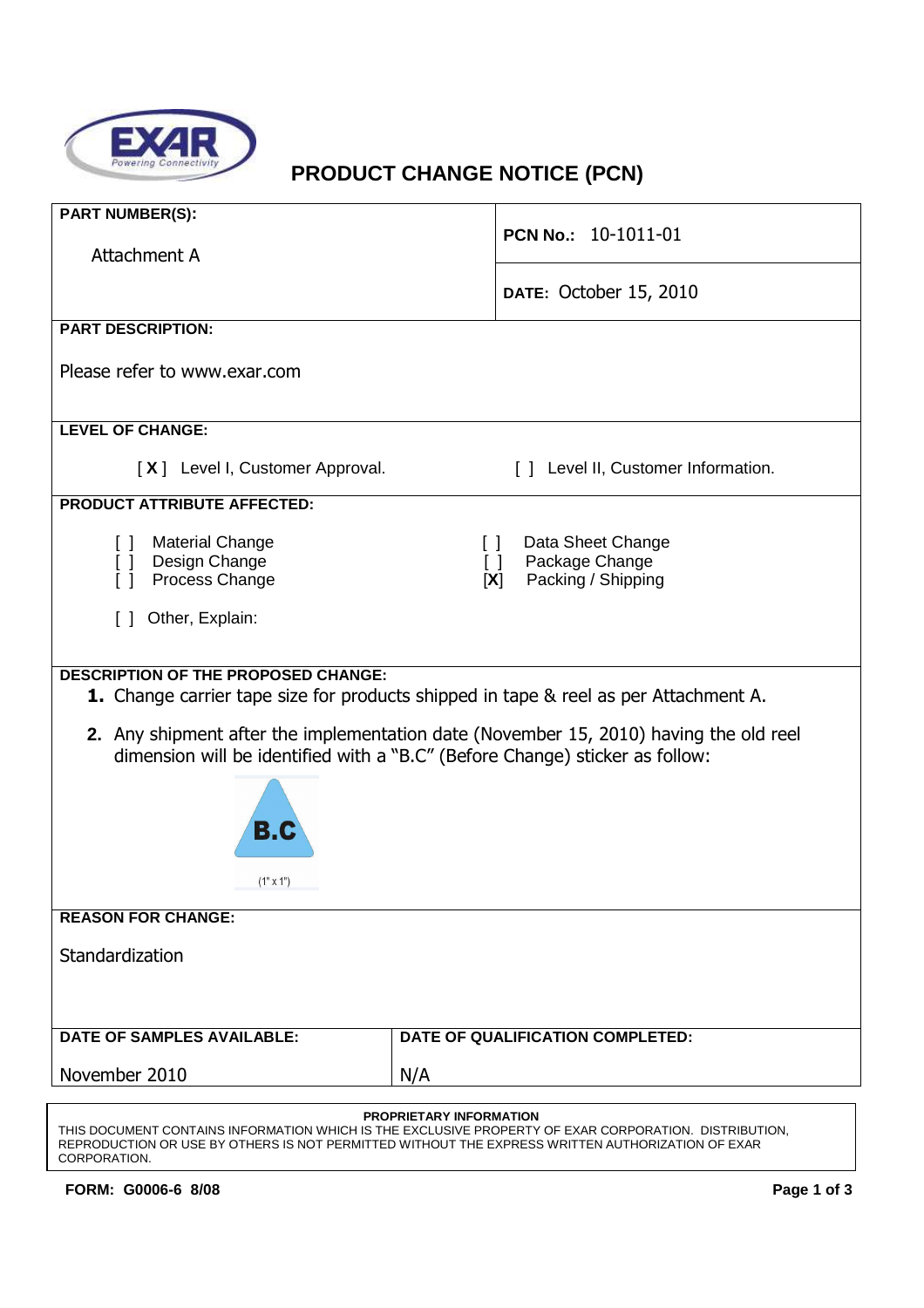

### PRODUCT CHANGE NOTICE

| <b>ESTIMATED CHANGE DATE OR DATE CODE:</b>                                                                                                                                                                                                                                         | <b>SUPPORTING DATA:</b>                                                                                   |
|------------------------------------------------------------------------------------------------------------------------------------------------------------------------------------------------------------------------------------------------------------------------------------|-----------------------------------------------------------------------------------------------------------|
| November 15, 2010                                                                                                                                                                                                                                                                  | T/R Drawing                                                                                               |
| [X]<br><b>STANDARD DISTRIBUTION</b>                                                                                                                                                                                                                                                | <b>CUSTOM DISTRIBUTION</b><br>$\mathsf{L}$                                                                |
| PERSON TO CONTACT WITH QUESTIONS:<br><b>LISA BEDARD</b><br>Exar Corporation<br>1 Holiday Avenue<br>West Tower, Suite 450<br>Pointe-Claire, Quebec H9R 5N3<br>Tel: (514) 429-1010 ext 210<br>Fax: (514) 695-2548<br>lisa.bedard@exar.com<br>Please acknowledge receipt of this PCN. |                                                                                                           |
| Acknowledged:                                                                                                                                                                                                                                                                      |                                                                                                           |
| Signature                                                                                                                                                                                                                                                                          |                                                                                                           |
| <b>Printed Name</b>                                                                                                                                                                                                                                                                |                                                                                                           |
| Company                                                                                                                                                                                                                                                                            |                                                                                                           |
| <b>Title</b>                                                                                                                                                                                                                                                                       |                                                                                                           |
| <b>Date</b>                                                                                                                                                                                                                                                                        |                                                                                                           |
| Approved<br>$\mathbf{I}$                                                                                                                                                                                                                                                           | Not Approved   (Approved/Not Approved section not applicable and should be removed for all Level II PCNs) |
| Comments:                                                                                                                                                                                                                                                                          |                                                                                                           |

#### **PROPRIETARY INFORMATION**

THIS DOCUMENT CONTAINS INFORMATION WHICH IS THE EXCLUSIVE PROPERTY OF EXAR CORPORATION. DISTRIBUTION, REPRODUCTION OR USE BY OTHERS IS NOT PERMITTED WITHOUT THE EXPRESS WRITTEN AUTHORIZATION OF EXAR CORPORATION.